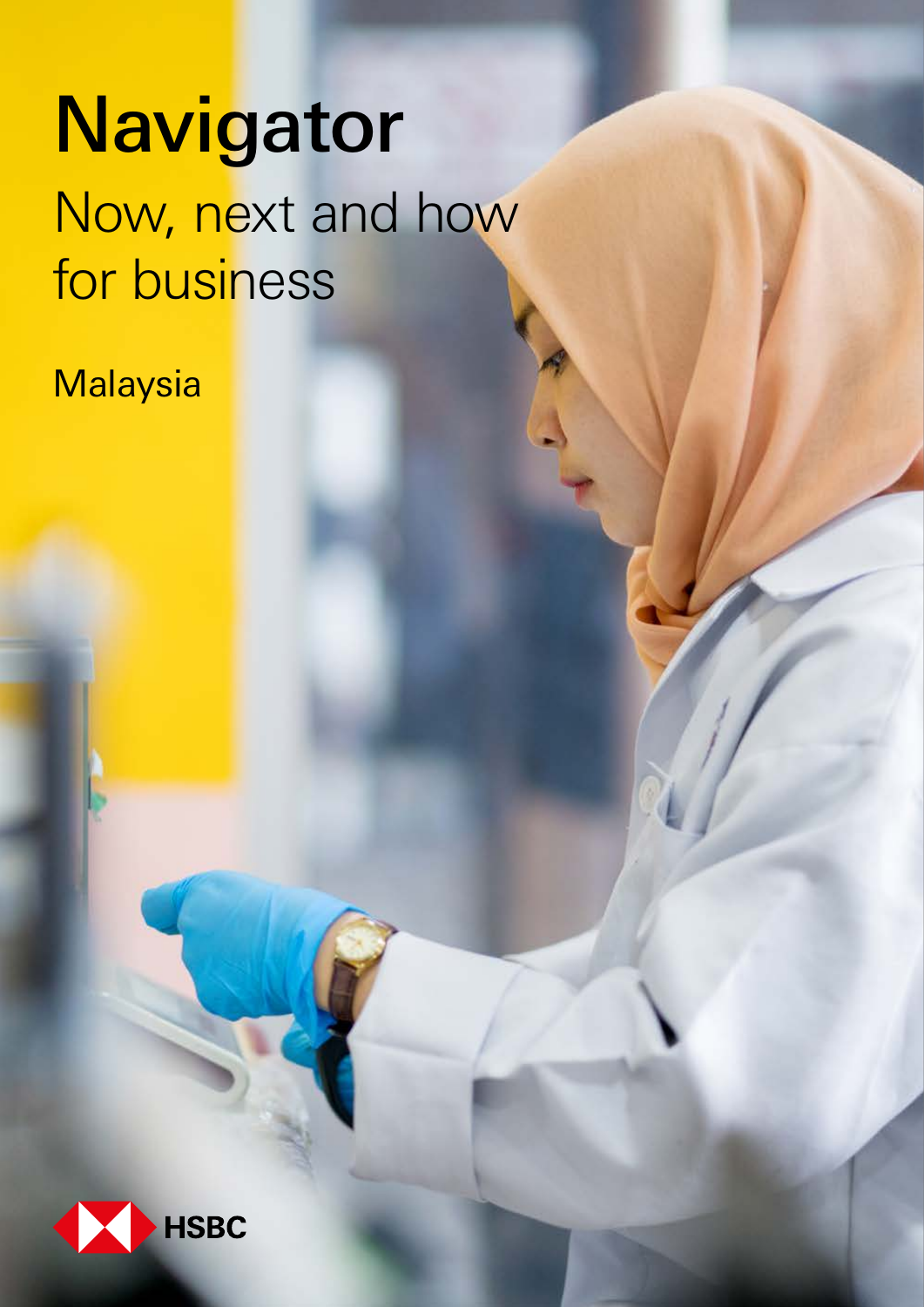# Malaysia

# Firms look for a silver lining in the clouds of protectionism

Malaysian firms are generally very optimistic about the global economic environment. Although Malaysia's trade openness does leave it vulnerable to any fallout from the US-China trade frictions, firms also believe that this conflict could present opportunities for them to capture market share.

## What is happening now

### **Sentiment strong, despite a more challenging outlook**

Malaysia's economy continues to benefit from broad-based economic growth. That said, the underlying pace of GDP growth is likely to moderate in the second half of 2018 as investment eases and government spending becomes slightly more restrictive. The export environment is also likely to become more challenging as we head into 2019, amid cooling Chinese import demand and increased global trade protectionism. But the easing in exports and investment is likely to be partly offset by ongoing strength in the household sector.

The HSBC Navigator survey shows that nearly nine out of ten (89%) respondents in Malaysia are positive on the outlook for international trade, significantly higher than the global average (78%). This follows the general boost to confidence following the election victory of Dr Mahathir's political party in May. At the company level, a similar proportion of respondents (91%) are confident that their company will succeed in the current international trading environment, with consumer confidence being a key factor behind their positive outlook (39%). Reflecting the general dynamism evident in intra-Asian trade flows, China, Singapore and Indonesia most frequently cited by respondents as markets where they were looking to expand (Fig. 1).

Fig. 1: Which are the top 3 markets where your business will look to expand in the next 3-5 years? (Share of respondents identifying each market)



Source: TNS Kantar

### How your business can respond

- ◆ Identify how directly and indirectly exposed your sales and downstream supply chains are to US and Chinese tariffs.
- ◆ Look at ways digitalisation can boost productivity and improve competitiveness.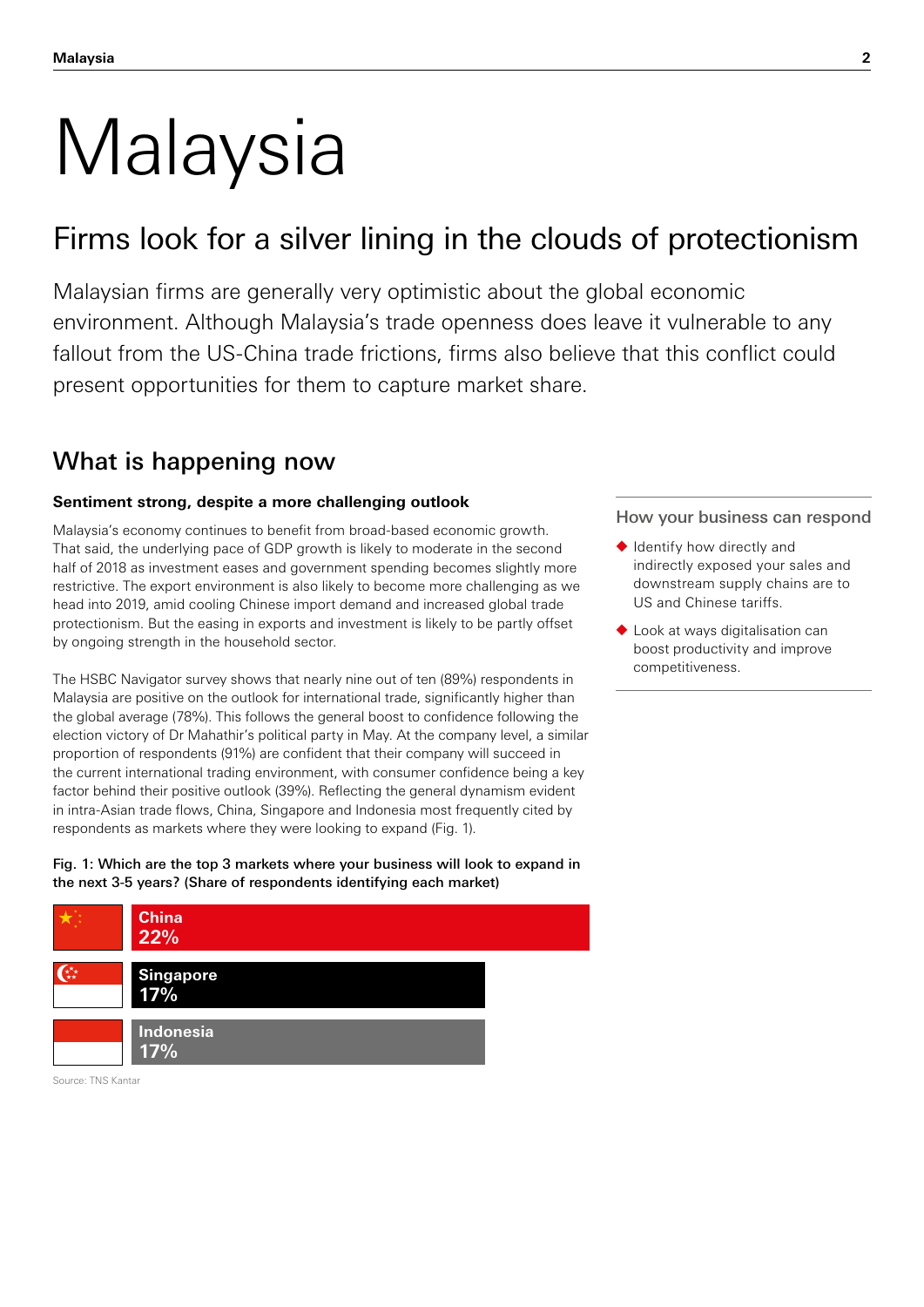# Policy Developments

### **Nearly half of all firms see opportunities from US-China trade conflict**

More than four out of five (81%) of Malaysian respondents consider that foreign governments are becoming more protective of their domestic firms. This is significantly above the global average of 63% and represents an 8 percentage point increase in the share from our last survey (conducted in late 2017). Nonetheless, firms do not appear to view rising global trade protectionism as having severe adverse implications for their business prospects, at least to date. Only 25% of respondents viewed the US-China trade frictions as a hindrance to their businesses; in fact, nearly half (48%) viewed these trade frictions as being helpful, suggesting firms see some opportunities arising from possible changes to regional supply chain patterns.

Views regarding the impact of regulation were more divergent. While just over a third (34%) of firms see regulation as an extra cost burden, a similar proportion perceived regulation as a positive for competitiveness.

As illustrated by Fig. 2, Malaysian firms are generally optimistic that regional policy initiatives will help their business, particularly ASEAN (74% of respondents) and the ASEAN 2025 Initiative (63% of respondents). Relevant free trade agreements were also viewed favourably by the majority (64%) of respondents. And while the new government is undertaking a major review of Chinese infrastructure projects, around 62% of respondents believe that China's Belt and Road Initiative will be positive for business.

### How your business can respond

- ◆ Firms should be ready to react to any foreign policy shifts that may impinge on their business by ensuring diverse and flexible supply chains.
- ◆ Firms should be ready to capitalise on the CPTPP and other potential new trade deals to develop or consolidate trade relationships.



Fig. 2: Relevance and impact of policy developments in the next 3 years Relevance and impact of policy developments in the next 3 years

Source: TNS Kantar

\*May not total 100% due to rounding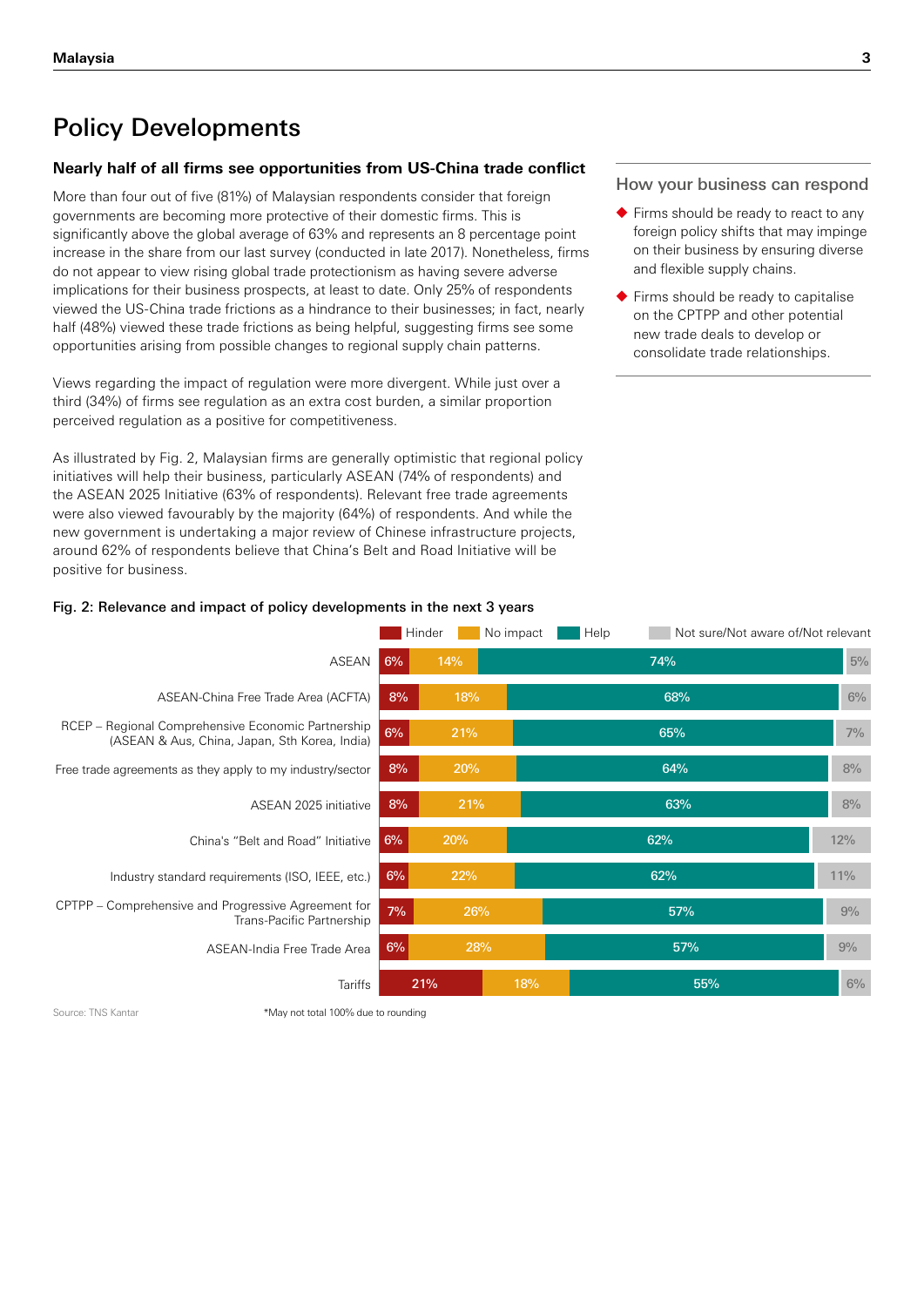## What is happening next for business strategy

### **Firms look to improve competitiveness as they seek long-term growth**

Faced with an increasingly competitive global trade landscape, the most common company strategies being pursued by companies in Malaysia are a focus on productivity and skill development, as well as improving long-term performance (Fig. 3). For less mature firms, survey results suggest the key focus is building market share.

Almost nine out of ten Malaysian firms surveyed utilise data to optimise performance (Fig. 4), well above the global average of 75%. The use of transactional (sales) datasets was most common (used by 59% of firms), followed by operational data. Firms plan to continue to invest in digital innovation to target new customers (51%) with 46% of firms seeing this investment as enhancing their competitive edge.

### Fig. 4: Using data in business

Share of respondent firms using data to optimise performance Share of respondent firms using data to optimise performance



Source: TNS Kantar

### Data sets currently being used Data sets currently being used

| Transactional data/Sales data                                              |     | 59% |
|----------------------------------------------------------------------------|-----|-----|
| Operational data (e.g. feedback from internal team,<br>operational report) |     | 57% |
| Market data (e.g. trend of oil price, trend of<br>commodity price)         |     | 54% |
| Customer personal data                                                     | 44% |     |
| Web data (e.g. SEO data, Google Analytics)                                 | 42% |     |
| Social media data (e.g. engagement level, interest trend)                  | 38% |     |
| Sensor data (collected from hardware/machines<br>e.g. internet of things)  | 25% |     |

Source: TNS Kantar

In terms of opportunities arising from digitisation, the Internet of Things, smart manufacturing/industry 4.0 and more efficient manufacturing are viewed as the most significant. That said, 31% of firms saw increased regulation on data compliance as a key challenge. Although 63% of firms report that they have already complied with data regulatory requirements, just over a quarter (26%) are still getting ready to fulfil these requirements.

### Fig. 3: Top 3 actions for future company direction

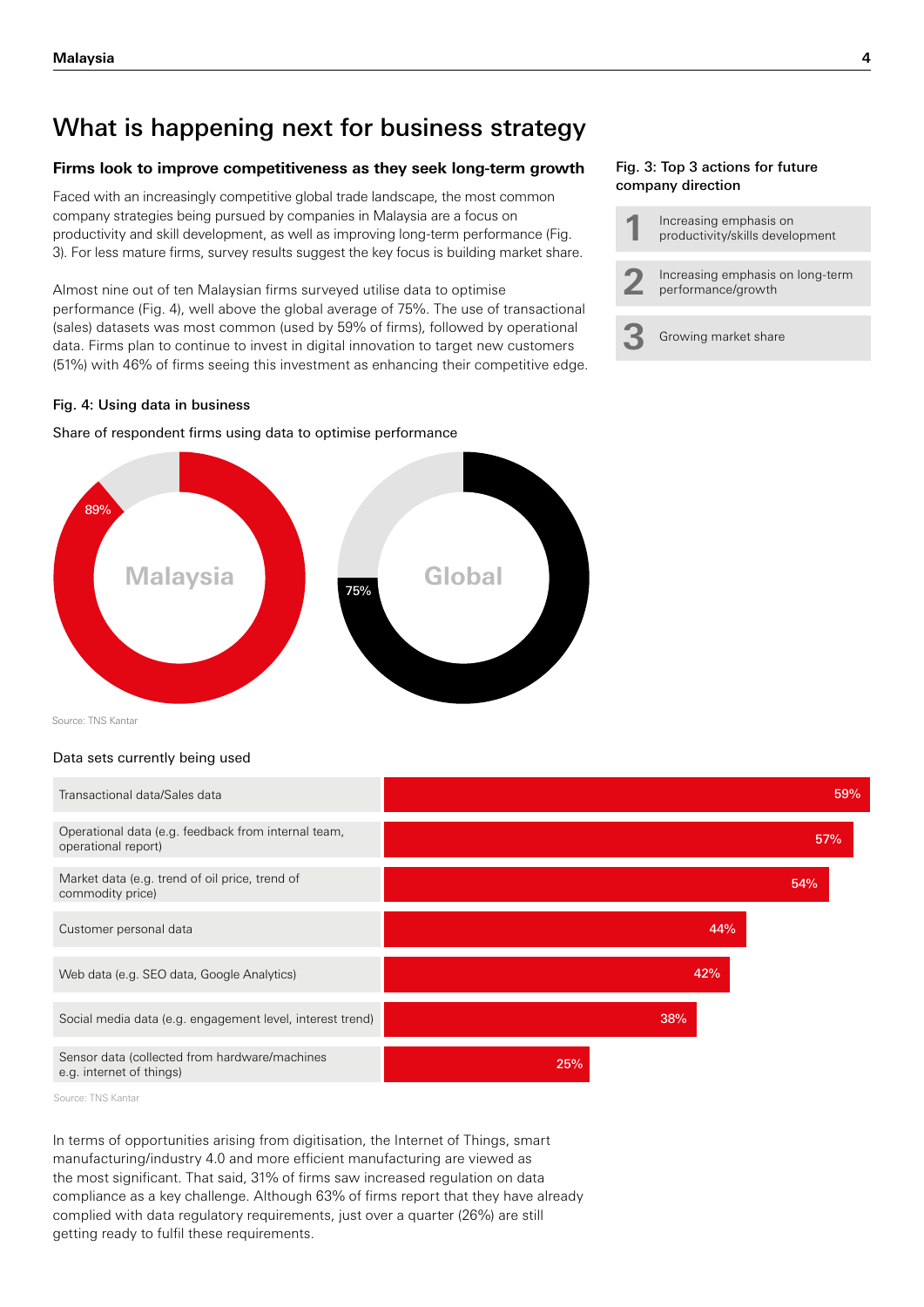### **Supply chains under review to reduce costs and risks**

Nine out of ten respondents in Malaysia state that they monitor their supply chain for environmental and ethical standards, although around two-thirds (66% services, 63% goods) monitor half or less of it. Ensuring environmental and ethical sustainability features highly among Malaysian firms, with 72% of goods firms and 68% of services companies claiming that this cause is important to them and that they are either on par or ahead of their peers in their focus on sustainability.

A little over a third of firms surveyed in the goods sector said that increasing their use of digital technology was one of the top changes planned for their supply chains (Fig. 5). Businesses in this sector were also looking at their strategic suppliers and examining where they can save costs by moving to lower cost suppliers. Indeed, firms reported that their top objectives in making changes to their supply chains were to push for cost reductions and increase company profits/revenues.

### Fig. 5: Supply chain changes for goods

Top 5 planned supply chain changes in the next 3 years Top 5 objectives behind the changes

### **Top 5 objectives behind the changes**

**Top 5 objectives behind the changes**



Source: TNS Kantar

Over a third (37%) of Malaysian service firms surveyed said that increasing their use of technology was the top change planned for supply chains (Fig. 6). Changing to lower cost suppliers and doing business in new markets were the next most mentioned changes. Cost reduction was the main objective of planned changes to supply chains (identified by 41% of respondents), with improving revenue and profits also a common goal.

### Fig. 6: Supply chain changes for services

**Top 5 planned supply chain changes in the next 3 years** Top 5 planned supply chain changes in the next 3 years Top 5 objectives behind the changes

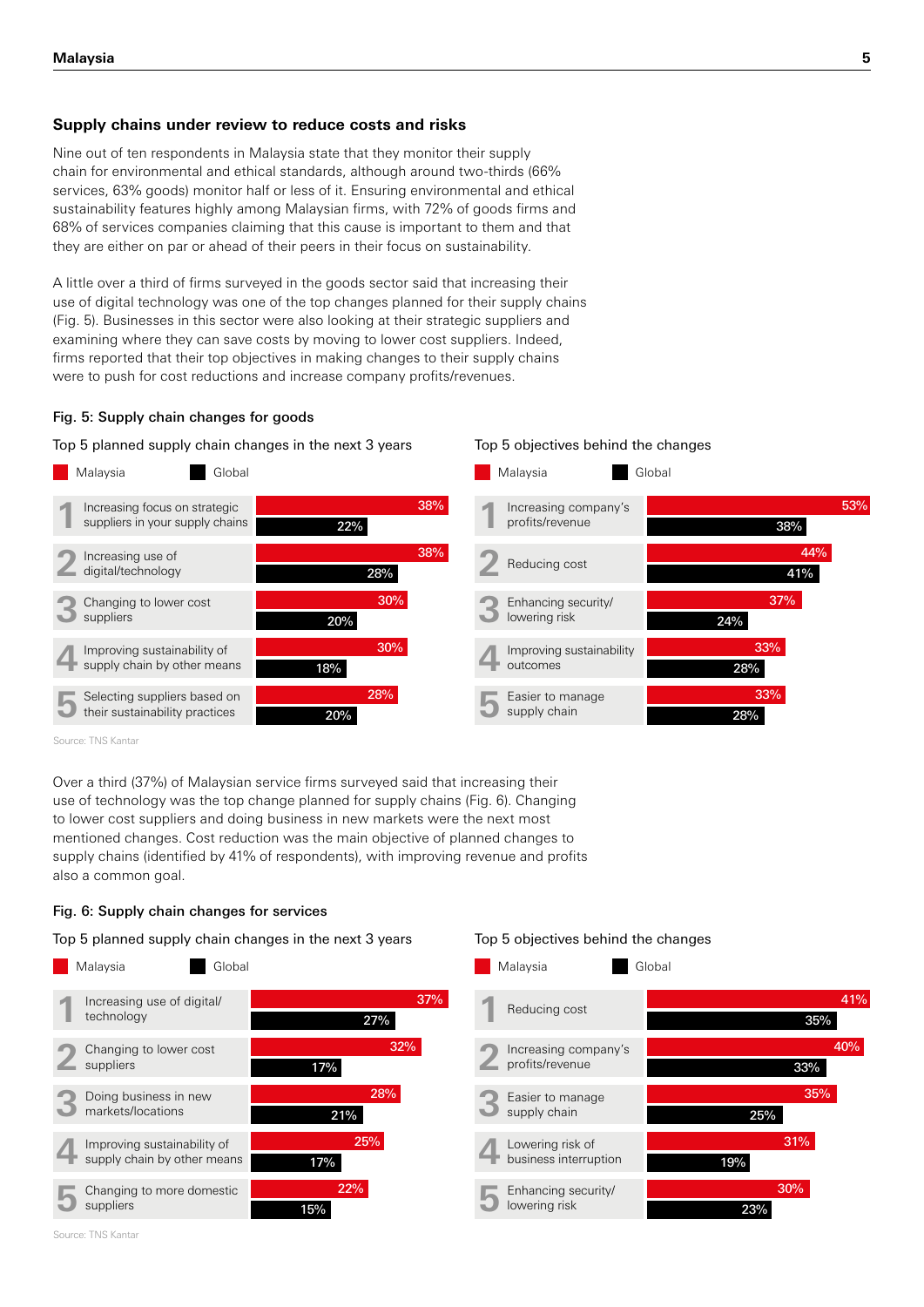### About HSBC Navigator Malaysia

The HSBC Navigator survey, which is the largest of its kind, is conducted on behalf of HSBC by Kantar TNS. It is compiled from responses by decision-makers at over 8,650 businesses – from small and mid-market to large corporations – across a broad range of industry sectors in 34 markets. Sample sizes for each market were chosen to ensure the statistical accuracy of results, 200 businesses were surveyed in Malaysia. Global results are based on an average of the 34 markets (using weights based on each market's share of world trade). The survey was conducted over a six week period from July to September 2018.

Interviewees were polled on a range of questions including expectations around future growth in trade, attitudes toward trade policy developments and strategic business plans. The survey represents a timely source of information on the fast-evolving international business environment.